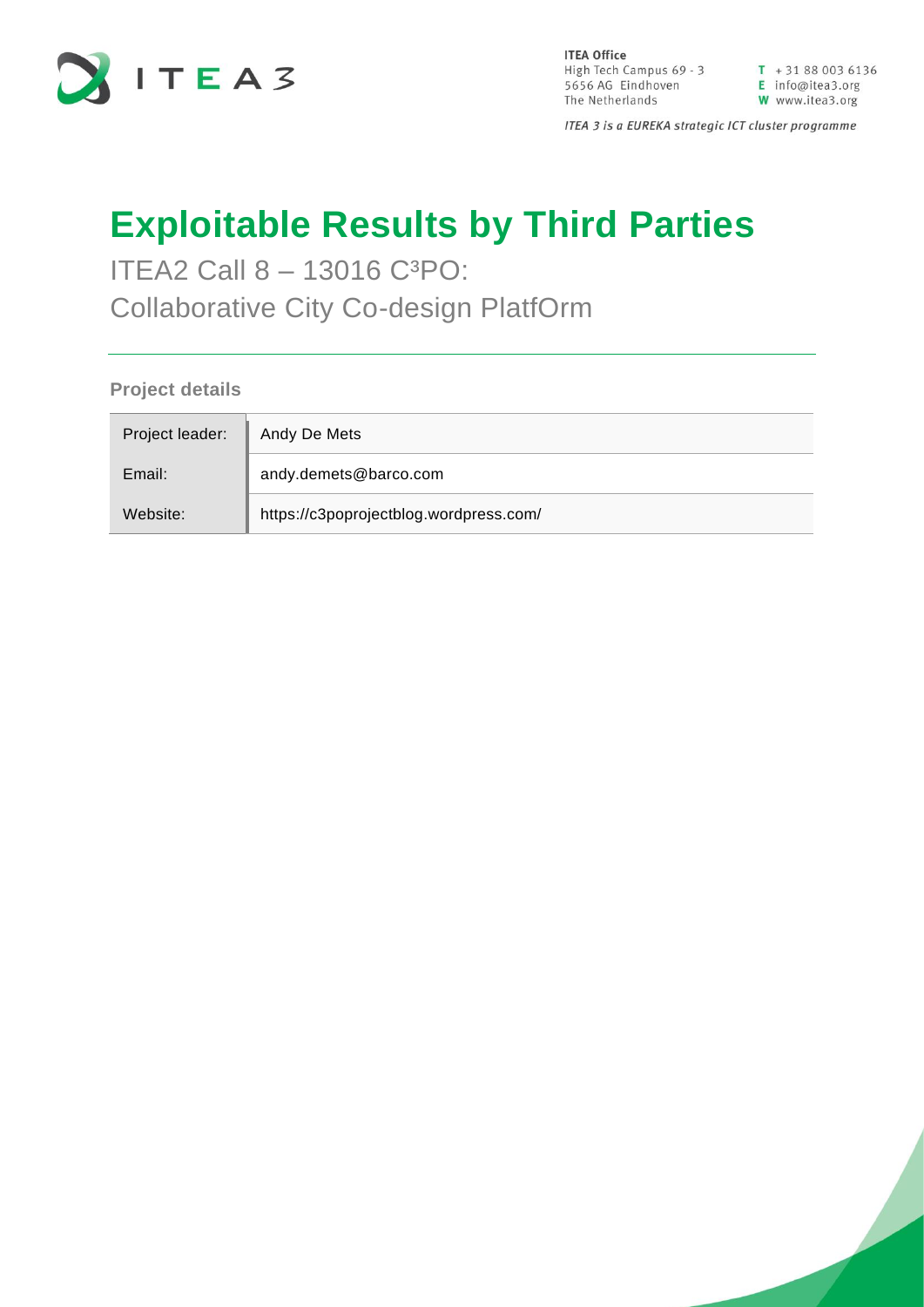

ITEA2 Call 8 – 13016 C³PO: Collaborative City Co-design PlatfOrm

| Name: Querying on core ontology and domain ontologies of city-co-design |                                                                                                                                                                                                                                          |                                                                                                                                                                                                 |  |
|-------------------------------------------------------------------------|------------------------------------------------------------------------------------------------------------------------------------------------------------------------------------------------------------------------------------------|-------------------------------------------------------------------------------------------------------------------------------------------------------------------------------------------------|--|
| $Input(s)$ :                                                            | Main feature(s)                                                                                                                                                                                                                          | Output(s):                                                                                                                                                                                      |  |
| RDF query                                                               | Semantic modeling of a set of domain<br>٠<br>ontologies of city co-design (transport,<br>GIS, traffic, planet) and semantic<br>linkage between them (core ontology)<br>Semantic data storage using W3C<br>٠<br>linked open data standard | <b>RDF</b> result<br>٠<br>٠                                                                                                                                                                     |  |
| <b>Unique Selling</b><br>Proposition(s):                                | п<br>design<br>٠<br>п                                                                                                                                                                                                                    | Semantic and standardized representation of core ontologies for city-co-<br>Compliant with the W3C linked data approach (linked open data)<br>Easy to integrate with other ontologies (domains) |  |
| Integration<br>constraint(s):                                           | W3C Linked (open) data (RDF(S) & OWL standardized)<br>٠<br>RDF-based data storage<br>٠<br>Cloud infrastructure platform<br>٠                                                                                                             |                                                                                                                                                                                                 |  |
| Intended user(s):                                                       | Application developers of points solutions in city co-design<br>٠                                                                                                                                                                        |                                                                                                                                                                                                 |  |
| Provider:                                                               | Open source<br>٠                                                                                                                                                                                                                         |                                                                                                                                                                                                 |  |
| Contact point:                                                          | Philippe Thiran & Alper Kanak<br>п                                                                                                                                                                                                       |                                                                                                                                                                                                 |  |
| Condition(s) for<br>reuse:                                              | None (open source)<br>٠<br>٠                                                                                                                                                                                                             |                                                                                                                                                                                                 |  |
|                                                                         |                                                                                                                                                                                                                                          | Latest update: 9 November 2017                                                                                                                                                                  |  |

2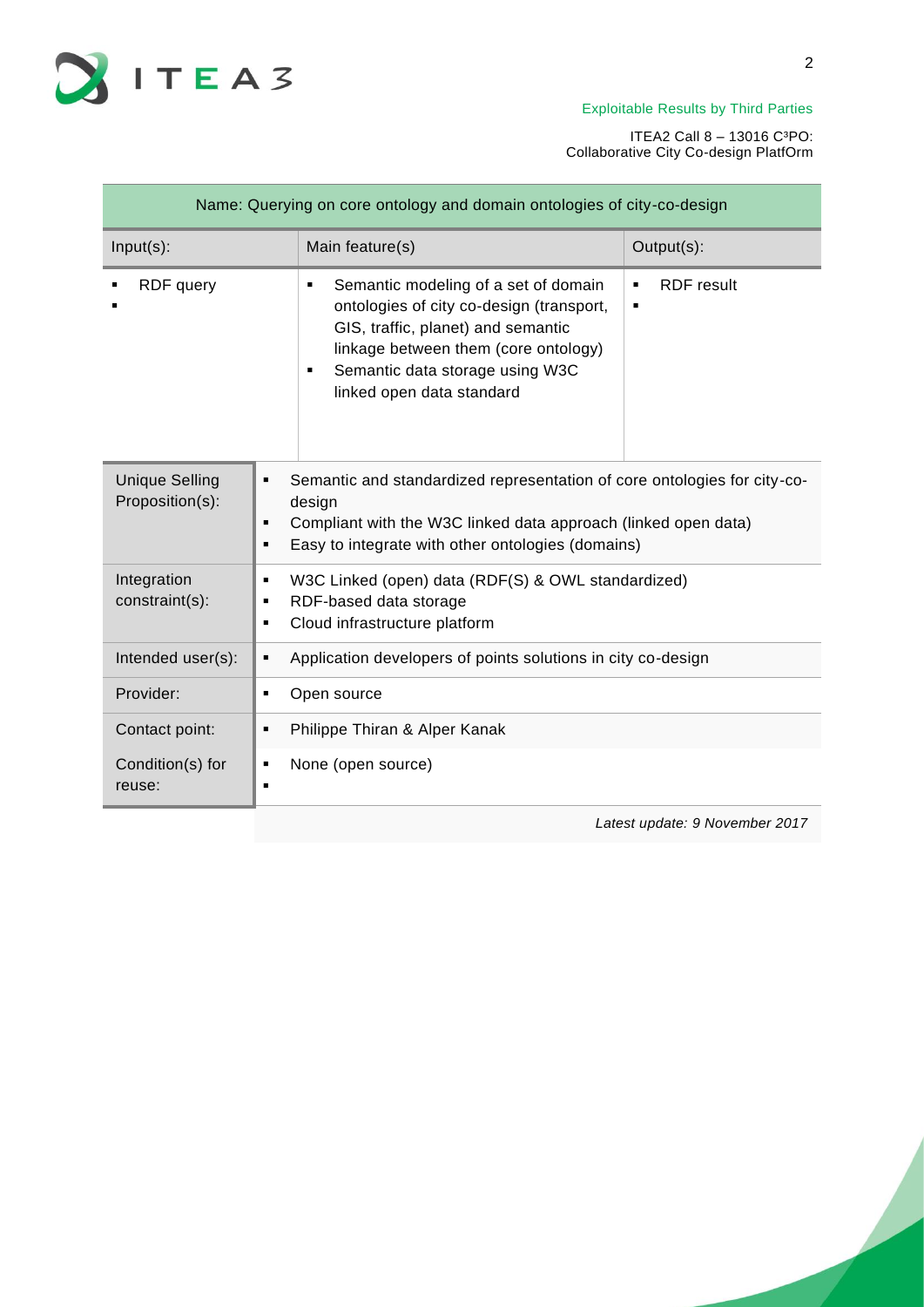

#### ITEA2 Call 8 – 13016 C³PO: Collaborative City Co-design PlatfOrm

| Name: AROnSite                                                                                |                                                                                                                                                                                                                                                                                                                                                                                                                                                                                                                                                                                                                                          |                                                                                                                                                     |  |
|-----------------------------------------------------------------------------------------------|------------------------------------------------------------------------------------------------------------------------------------------------------------------------------------------------------------------------------------------------------------------------------------------------------------------------------------------------------------------------------------------------------------------------------------------------------------------------------------------------------------------------------------------------------------------------------------------------------------------------------------------|-----------------------------------------------------------------------------------------------------------------------------------------------------|--|
| Input(s):                                                                                     | Main feature(s)                                                                                                                                                                                                                                                                                                                                                                                                                                                                                                                                                                                                                          | Output(s):                                                                                                                                          |  |
| 3D model of<br>planned building,<br>and possible<br>existing buldings<br>Map of building site | The AROnSite application augments<br>$\blacksquare$<br>the 3D building model in live video<br>image on mobile device's screen<br>Accurate augmentation based on<br>٠<br>interactive initialization and<br>markerless tracking<br>Fully automatic operation, based on<br>$\blacksquare$<br>previously stored environment<br>features<br>Visualization features, including<br>$\blacksquare$<br>comparing of alternative designs,<br>masking by existing buildings,<br>different lighting models<br>Implemented on Android mobile<br>٠<br>devices<br>Content creation using separate<br>$\blacksquare$<br>MapStudio application on Windows | Real time AR view of<br>$\blacksquare$<br>planned building<br>shown on real word<br>site<br>Videos and still<br>$\blacksquare$<br>images of AR view |  |
| <b>Unique Selling</b><br>Proposition(s):                                                      | Most easy-to-use and accurate outdoor augmenting application for<br>Ξ<br>architectural AR visualization<br>Simply place the 3D building models on map, and step outside to see<br>$\blacksquare$<br>them augmented in real time view on mobile device                                                                                                                                                                                                                                                                                                                                                                                    |                                                                                                                                                     |  |
| Integration<br>constraint(s):                                                                 | Supported 3D model formats: Collada, 3DS, OBJ, FBX, IFC<br>٠<br>Supported map formats: Google Maps, GeoTIFF<br>٠                                                                                                                                                                                                                                                                                                                                                                                                                                                                                                                         |                                                                                                                                                     |  |
| Intended user(s):                                                                             | Land use consultants, architects, city officials, other interest groups<br>٠                                                                                                                                                                                                                                                                                                                                                                                                                                                                                                                                                             |                                                                                                                                                     |  |
| Provider:                                                                                     | VTT Technical Research Centre of Finland Ltd.<br>×,                                                                                                                                                                                                                                                                                                                                                                                                                                                                                                                                                                                      |                                                                                                                                                     |  |
| Contact point:                                                                                | charles.woodward@vtt.fi<br>×,                                                                                                                                                                                                                                                                                                                                                                                                                                                                                                                                                                                                            |                                                                                                                                                     |  |
| Condition(s) for<br>reuse:                                                                    | Software licensing per company, per year, or per model<br>٠<br>Also, integration with existing 3D content authoring systems<br>g,                                                                                                                                                                                                                                                                                                                                                                                                                                                                                                        |                                                                                                                                                     |  |

*Latest update: November 8, 2017*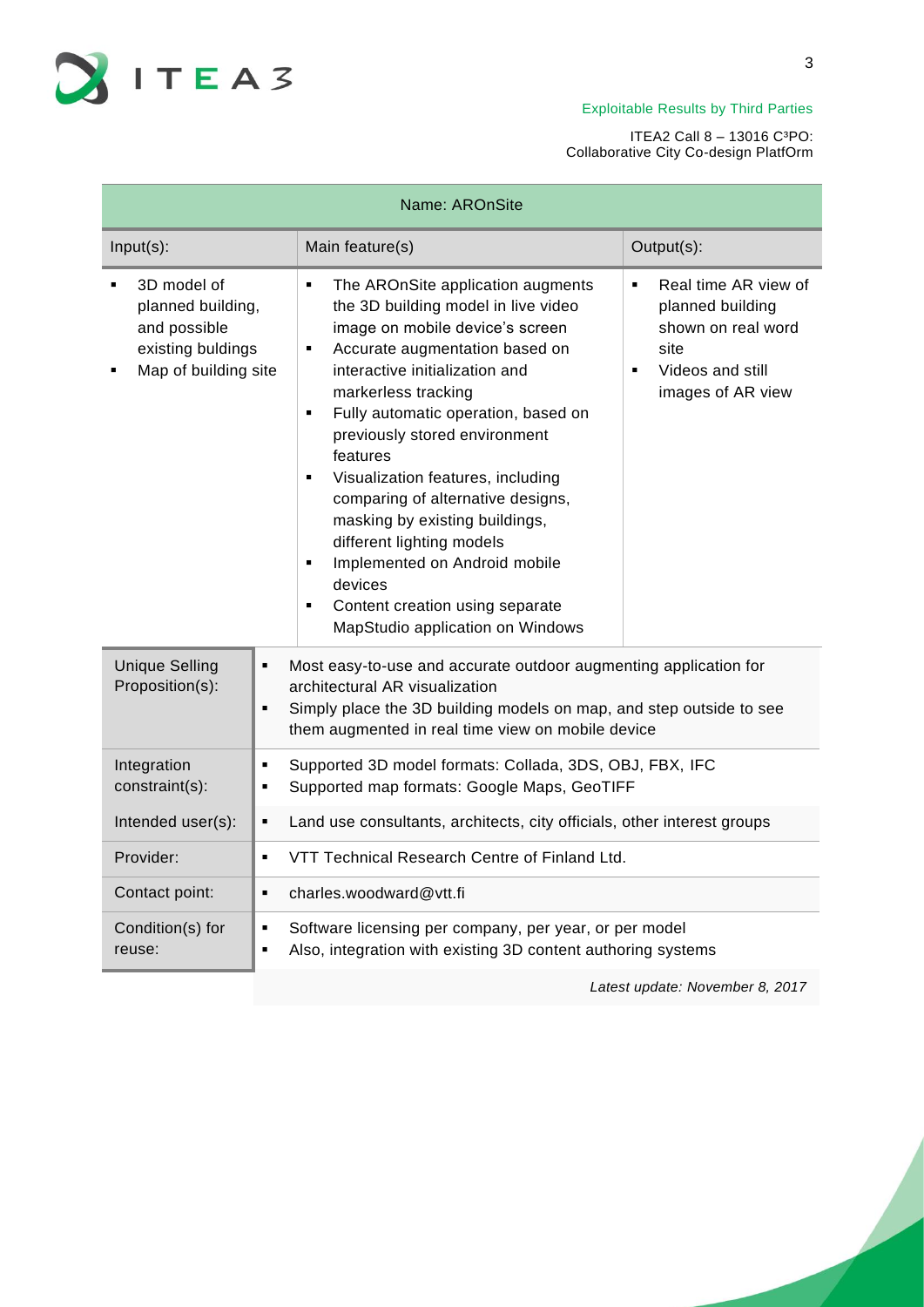

| Name: VR 4 Urban Transformation                                                                                                                                                            |                                                                                                                                                                                                                                                                                                                                                                                                                                                                                                                                            |                                    |  |
|--------------------------------------------------------------------------------------------------------------------------------------------------------------------------------------------|--------------------------------------------------------------------------------------------------------------------------------------------------------------------------------------------------------------------------------------------------------------------------------------------------------------------------------------------------------------------------------------------------------------------------------------------------------------------------------------------------------------------------------------------|------------------------------------|--|
| $Input(s)$ :                                                                                                                                                                               | Main feature(s)                                                                                                                                                                                                                                                                                                                                                                                                                                                                                                                            | Output(s):                         |  |
| 3D design of<br>٠<br>new urban area<br>plans<br>3D design of<br>٠<br>infra- and<br>super-structure<br>Any city data<br>$\blacksquare$<br>(static or<br>dynamic)<br>Map<br>٠<br>Preferences | The application enables virtual<br>٠<br>tours in a 3D urban area<br>3D design of infra- and super-<br>$\blacksquare$<br>structure can be shown as layers<br>of data<br>Static or dynamic city like existing<br>$\blacksquare$<br>roads and vehicle traffic can be<br>visualized as an additional layer<br>Map information can be shown<br>٠<br>New urban design choices can be<br>٠<br>virtually presented and users can<br>vote for the options.<br>Can be shown by smart VR<br>$\blacksquare$<br>glasses like Oculus Rift or HTC<br>Vive | A game-like VR<br>٠<br>environment |  |
| <b>Unique Selling</b><br>Proposition(s):                                                                                                                                                   | Suitable for both hand use and interaction booths<br>Layered information with live sensory data can be shown<br>Can be integrated with any semantic framework<br>٠                                                                                                                                                                                                                                                                                                                                                                         |                                    |  |
| Integration<br>constraint(s):                                                                                                                                                              | Supported 3D model formats: Collada, 3DS, OBJ, FBX<br>٠<br>Supported map formats: Google Map<br>(if requested) integration with a cloud platform                                                                                                                                                                                                                                                                                                                                                                                           |                                    |  |
| Intended user(s):                                                                                                                                                                          | Land use consultants, architects, city officials, citizens other interest<br>٠<br>groups                                                                                                                                                                                                                                                                                                                                                                                                                                                   |                                    |  |
| Provider:                                                                                                                                                                                  | ERARGE<br>$\blacksquare$                                                                                                                                                                                                                                                                                                                                                                                                                                                                                                                   |                                    |  |
| Contact point:                                                                                                                                                                             | alper.kanak@erarge.com.tr<br>٠                                                                                                                                                                                                                                                                                                                                                                                                                                                                                                             |                                    |  |
| Condition(s) for<br>reuse:                                                                                                                                                                 | Software licensing per company, per year, or per model                                                                                                                                                                                                                                                                                                                                                                                                                                                                                     |                                    |  |
|                                                                                                                                                                                            |                                                                                                                                                                                                                                                                                                                                                                                                                                                                                                                                            | Latest update: November 9, 2017    |  |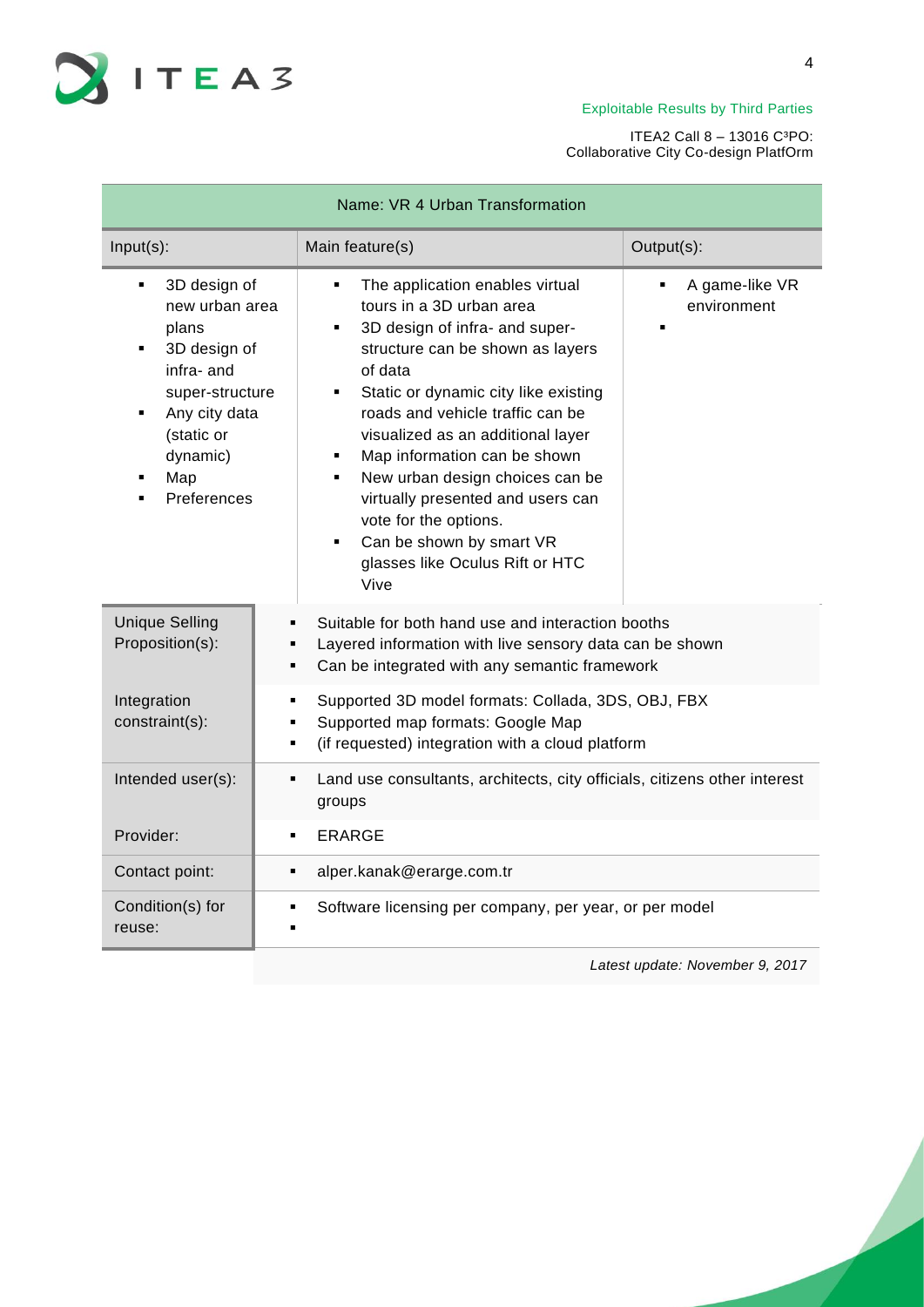

| Name: CHAOS™ for city challenges         |                                                                                                                                                                                                                                                                 |                                                                                                                                                                                                                                                                                                                                                                                                                                                             |  |
|------------------------------------------|-----------------------------------------------------------------------------------------------------------------------------------------------------------------------------------------------------------------------------------------------------------------|-------------------------------------------------------------------------------------------------------------------------------------------------------------------------------------------------------------------------------------------------------------------------------------------------------------------------------------------------------------------------------------------------------------------------------------------------------------|--|
| $Input(s)$ :                             | Main feature(s)                                                                                                                                                                                                                                                 | Output(s):                                                                                                                                                                                                                                                                                                                                                                                                                                                  |  |
| processes,<br>Maps                       | Inferenced<br>Any streaming<br>Modelling big data with statistical<br>$\blacksquare$<br>$\blacksquare$<br>city data (traffic,<br>analytics to identify confidence<br>analysis results<br>intervals<br>Recommendations<br>Chaotic predictions<br>movements)<br>٠ |                                                                                                                                                                                                                                                                                                                                                                                                                                                             |  |
| <b>Unique Selling</b><br>Proposition(s): | an interval of [30% - 70%]<br>٠<br>$\blacksquare$                                                                                                                                                                                                               | Statistical analytics generate a confidence interval which can be<br>used for planning urban services (i.e. traffic intensity will realize in<br>Chaotic prediction generates recommendations (like traffic signaling<br>duration) for grid-like urban transportation network<br>For non-grid networks, the chaotic analysis generates a<br>recommendation for providing predictability (add a detour in a<br>specific location for chaotic predictability) |  |
| Integration<br>constraint(s):            | ٠<br>CO2 measurements)                                                                                                                                                                                                                                          | The tool should be sourced with streaming numerous data<br>Operates on homogeneous data (i.e only for city traffic or only for                                                                                                                                                                                                                                                                                                                              |  |
| Intended user(s):                        | Land use consultants, municipalities, city officials<br>٠                                                                                                                                                                                                       |                                                                                                                                                                                                                                                                                                                                                                                                                                                             |  |
| Provider:                                | <b>ERARGE</b><br>٠                                                                                                                                                                                                                                              |                                                                                                                                                                                                                                                                                                                                                                                                                                                             |  |
| Contact point:                           | alper.kanak@erarge.com.tr<br>$\blacksquare$                                                                                                                                                                                                                     |                                                                                                                                                                                                                                                                                                                                                                                                                                                             |  |
| Condition(s) for<br>reuse:               | ٠<br>study                                                                                                                                                                                                                                                      | Software licensing per company, per year, or per model<br>selling recommendations or inference knowledge for each case                                                                                                                                                                                                                                                                                                                                      |  |
|                                          |                                                                                                                                                                                                                                                                 | Latest update: November 9, 2017                                                                                                                                                                                                                                                                                                                                                                                                                             |  |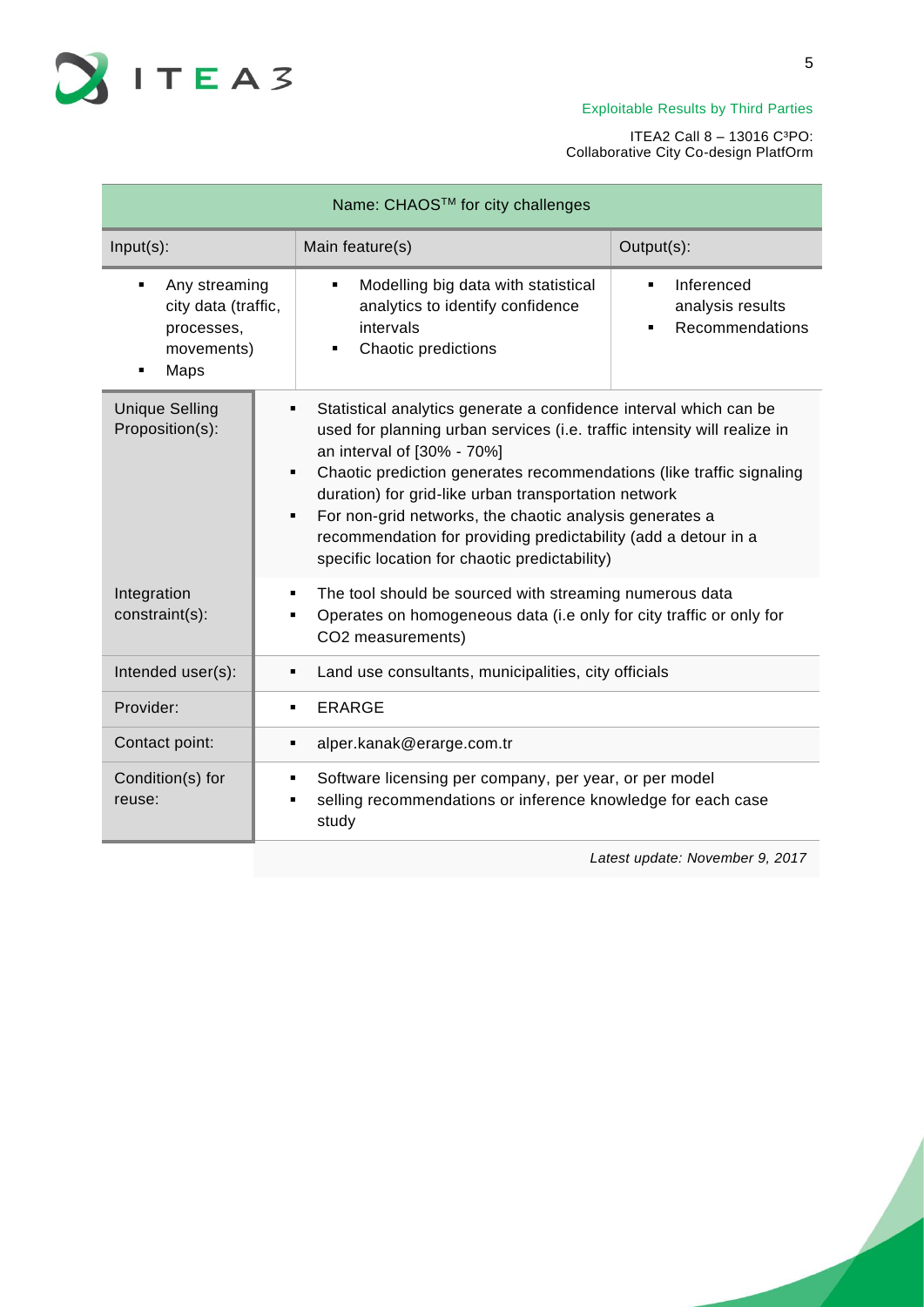

ITEA2 Call 8 – 13016 C³PO: Collaborative City Co-design PlatfOrm

| Name: AR 4 Urban Transformation                                                                                                                                   |                                                                                                                                                                                                                                                                                                                                                                                                                                                                                            |                                                                                                                                      |  |
|-------------------------------------------------------------------------------------------------------------------------------------------------------------------|--------------------------------------------------------------------------------------------------------------------------------------------------------------------------------------------------------------------------------------------------------------------------------------------------------------------------------------------------------------------------------------------------------------------------------------------------------------------------------------------|--------------------------------------------------------------------------------------------------------------------------------------|--|
| Input(s):                                                                                                                                                         | Main feature(s)                                                                                                                                                                                                                                                                                                                                                                                                                                                                            | Output(s):                                                                                                                           |  |
| 3D design of<br>$\blacksquare$<br>new urban area<br>plans<br>3D design of<br>٠<br>infra- and<br>super-structure<br>Any city data<br>(static or<br>dynamic)<br>Map | The application enables<br>٠<br>augmentation of new urban plans<br>in live video image on mobile<br>device's screen<br>3D design of infra- and super-<br>٠<br>structure can be shown as layers<br>of data<br>Static or dynamic city like existing<br>٠.<br>roads and vehicle traffic can be<br>visualised as an additional layer<br>Map information can be shown<br>٠<br>Can be shown by smart AR<br>$\blacksquare$<br>glasses like Hololens<br>Operates on mobile devices as<br>٠<br>well | Real time AR<br>view of planned<br>building shown<br>on real word site<br>Videos and still<br>$\blacksquare$<br>images of AR<br>view |  |
| <b>Unique Selling</b><br>Proposition(s):                                                                                                                          | Markerless AR can be generically adjusted to any environment<br>п<br>Marker-based AR can be used for table-top planning<br>п<br>Layered information with live video data can be shown<br>$\blacksquare$<br>Can be integrated with any semantic framework                                                                                                                                                                                                                                   |                                                                                                                                      |  |
| Integration<br>constraint(s):                                                                                                                                     | Supported 3D model formats: Collada, 3DS, OBJ, FBX<br>٠<br>Supported map formats: Google Map<br>$\blacksquare$<br>(if requested) integration with a cloud platform<br>п                                                                                                                                                                                                                                                                                                                    |                                                                                                                                      |  |
| Intended user(s):                                                                                                                                                 | Land use consultants, architects, city officials, citizens other interest<br>groups                                                                                                                                                                                                                                                                                                                                                                                                        |                                                                                                                                      |  |
| Provider:                                                                                                                                                         | ERARGE                                                                                                                                                                                                                                                                                                                                                                                                                                                                                     |                                                                                                                                      |  |
| Contact point:                                                                                                                                                    | alper.kanak@erarge.com.tr<br>$\blacksquare$                                                                                                                                                                                                                                                                                                                                                                                                                                                |                                                                                                                                      |  |
| Condition(s) for<br>٠<br>reuse:                                                                                                                                   | Software licensing per company, per year, or per model                                                                                                                                                                                                                                                                                                                                                                                                                                     |                                                                                                                                      |  |

*Latest update: November 9, 2017*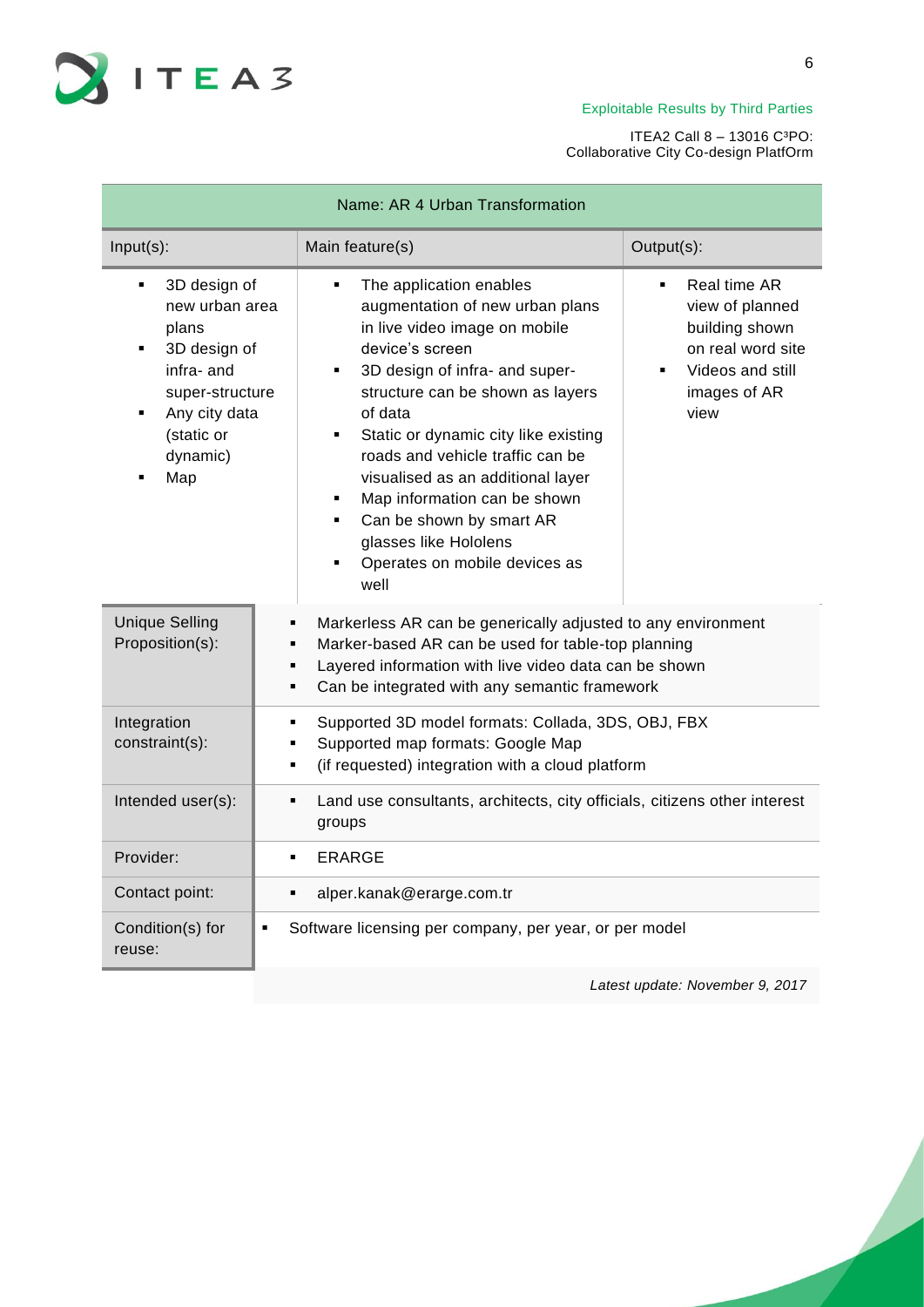

| Name: Urban Traffic Semantic and Computer Vision Framework and ERARGE Traffic Ontology                                                                                                                                        |                                                                                                                                                                                                                                                               |                                                                                                                                                                                                                                                                                                                                                                                                                                                                                                                                                                                       |  |
|-------------------------------------------------------------------------------------------------------------------------------------------------------------------------------------------------------------------------------|---------------------------------------------------------------------------------------------------------------------------------------------------------------------------------------------------------------------------------------------------------------|---------------------------------------------------------------------------------------------------------------------------------------------------------------------------------------------------------------------------------------------------------------------------------------------------------------------------------------------------------------------------------------------------------------------------------------------------------------------------------------------------------------------------------------------------------------------------------------|--|
| $Input(s)$ :                                                                                                                                                                                                                  | Main feature(s)                                                                                                                                                                                                                                               | Output(s):                                                                                                                                                                                                                                                                                                                                                                                                                                                                                                                                                                            |  |
| Traffic data<br>٠<br>(open data like<br>YANDEX traffic<br>intensity or<br>instant traffic<br>intensity values<br>extracted by the<br>online visual<br>urban<br>surveillance<br>system)<br>API calls and<br><b>RDF</b> queries | Standardized access to linked<br>$\blacksquare$<br>(semantic) data<br>Service that can be integrated<br>٠<br>with any web utility<br>Computer vision techniques to<br>٠<br>extract vehicle and pedestrian<br>intensity from surveillance camera<br>recordings | <b>RDF</b> results                                                                                                                                                                                                                                                                                                                                                                                                                                                                                                                                                                    |  |
| <b>Unique Selling</b><br>Proposition(s):                                                                                                                                                                                      | ٠<br>٠<br>٠<br>٠<br>or traffic events can be modeled<br>٠<br>extracted data<br>٠<br>٠<br>٠                                                                                                                                                                    | ETO is specially designed for traffic challenges covering the pre-,<br>post-, and current status urban transformation<br>It provides a good taxonomy of city roads<br>Urban and traffic events are well-categorized<br>Cost of any urban service or any related recommendation for urban<br>Capable of extracting vehicle and pedestrian intensity from<br>surveillance camera recordings and feed the system by the<br>Semantic and standardized access to linked data<br>Compliant with the W3C linked data approach (linked open data)<br>Easy to upload/download (new) ontologies |  |
| Integration<br>constraint(s):                                                                                                                                                                                                 | OWL standardized<br>٠                                                                                                                                                                                                                                         | Any cloud platform that enables the streaming of traffic data                                                                                                                                                                                                                                                                                                                                                                                                                                                                                                                         |  |
| Intended user(s):                                                                                                                                                                                                             |                                                                                                                                                                                                                                                               | Land use consultants, municipalities, city officials                                                                                                                                                                                                                                                                                                                                                                                                                                                                                                                                  |  |
| Provider:                                                                                                                                                                                                                     | <b>ERARGE</b><br>٠                                                                                                                                                                                                                                            |                                                                                                                                                                                                                                                                                                                                                                                                                                                                                                                                                                                       |  |
| Contact point:                                                                                                                                                                                                                | alper.kanak@erarge.com.tr                                                                                                                                                                                                                                     |                                                                                                                                                                                                                                                                                                                                                                                                                                                                                                                                                                                       |  |
| Condition(s) for<br>reuse:                                                                                                                                                                                                    | Software licensing per company, per year, or specified urban area<br>opening ontology for research purposes                                                                                                                                                   |                                                                                                                                                                                                                                                                                                                                                                                                                                                                                                                                                                                       |  |
|                                                                                                                                                                                                                               |                                                                                                                                                                                                                                                               | Latest update: 9 November 2017                                                                                                                                                                                                                                                                                                                                                                                                                                                                                                                                                        |  |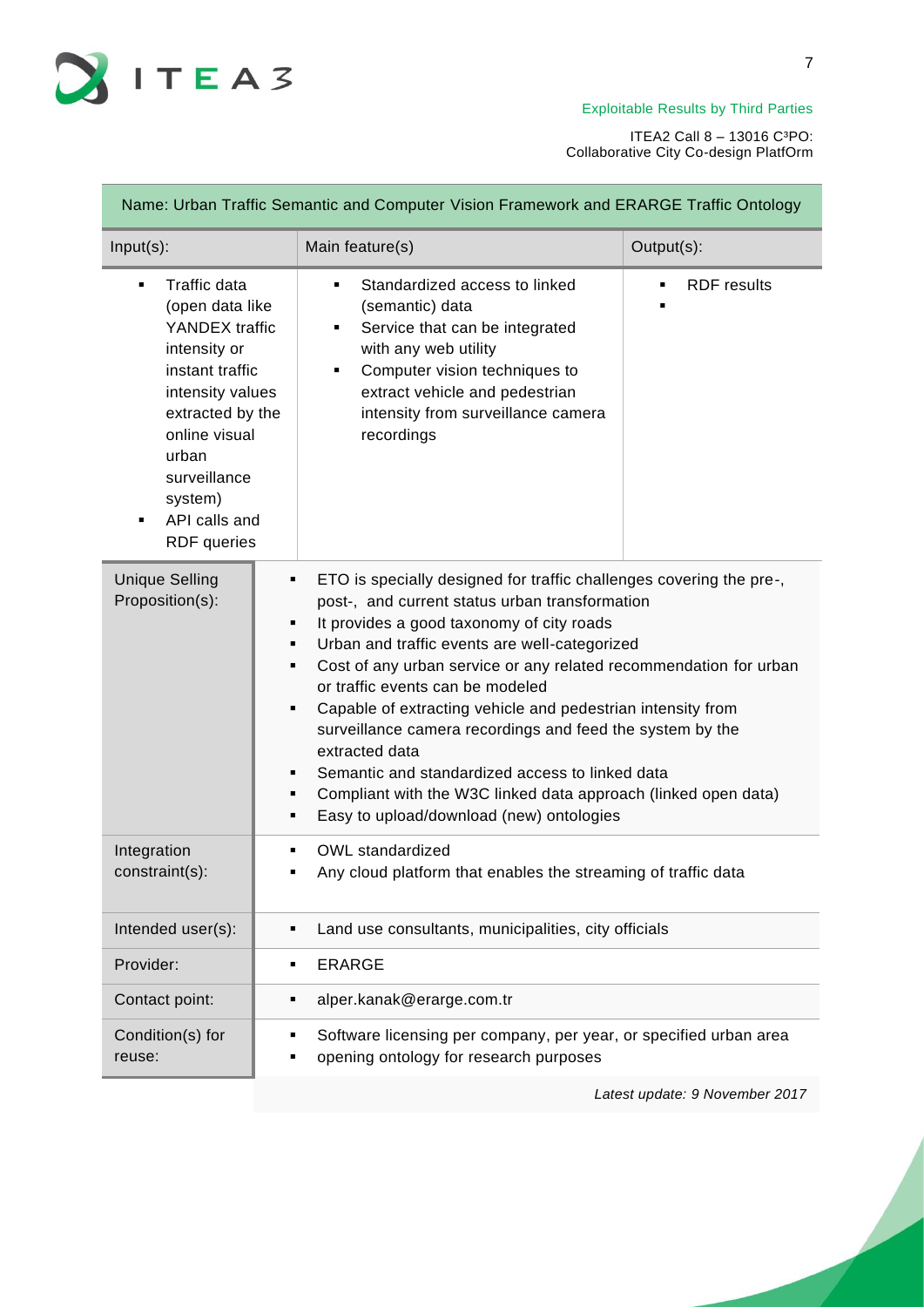

| Name: iSocialWall                                                                                                                                                 |                                                                                                                                                                                                                                                                                                                                                                                                                                                                                                                                                                                                            |                                                                 |  |
|-------------------------------------------------------------------------------------------------------------------------------------------------------------------|------------------------------------------------------------------------------------------------------------------------------------------------------------------------------------------------------------------------------------------------------------------------------------------------------------------------------------------------------------------------------------------------------------------------------------------------------------------------------------------------------------------------------------------------------------------------------------------------------------|-----------------------------------------------------------------|--|
| $Input(s)$ :                                                                                                                                                      | Main feature(s)                                                                                                                                                                                                                                                                                                                                                                                                                                                                                                                                                                                            | Output(s):                                                      |  |
| All posts from<br>Twitter based on<br>keywords,<br>#hashtags and<br>@mentions<br>All Municipality<br>Facebook,<br>Instagram, Youtube,<br>Flickr account's<br>Maps | Social Wall for Outdoor Screens at<br>$\blacksquare$<br><b>Municipality Area</b><br>Social interaction tools<br>Social city platforms                                                                                                                                                                                                                                                                                                                                                                                                                                                                      | A social media<br>$\blacksquare$<br>platform over<br><b>WEB</b> |  |
| <b>Unique Selling</b><br>Proposition(s):                                                                                                                          | showcasing what people are saying by utilizing the power of social<br>media platforms<br>adding social news and information, administration, etc at public<br>places<br>live stream puts the on-line conversations in front of more people<br>٠<br>and encourages others to join in and have their say too<br>opinion mining in social city platforms, which will integrate widely<br>٠<br>used social networking services and the data gathered from different<br>sources of the C3PO platform<br>social media-based co-design tools that support both asynchronous<br>٠<br>and synchronous collaboration |                                                                 |  |
| Integration<br>constraint(s):                                                                                                                                     | IsocialWall needs an Internet connection (wired or wi-fi) to function.<br>٠<br>However if the connection fails, it will still cycle based on the<br>content already received and cached via the browser.<br>A virtual server that hosts iSocialWall<br>٠                                                                                                                                                                                                                                                                                                                                                   |                                                                 |  |
| Intended user(s):                                                                                                                                                 | city officials, citizens other interest groups<br>٠                                                                                                                                                                                                                                                                                                                                                                                                                                                                                                                                                        |                                                                 |  |
| Provider:                                                                                                                                                         | <b>MANTIS</b><br>٠                                                                                                                                                                                                                                                                                                                                                                                                                                                                                                                                                                                         |                                                                 |  |
| Contact point:                                                                                                                                                    | guven.kose@mantis.com.tr<br>٠                                                                                                                                                                                                                                                                                                                                                                                                                                                                                                                                                                              |                                                                 |  |
| Condition(s) for<br>reuse:                                                                                                                                        | Software licensing per company, per year,<br>٠<br>п                                                                                                                                                                                                                                                                                                                                                                                                                                                                                                                                                        |                                                                 |  |
|                                                                                                                                                                   |                                                                                                                                                                                                                                                                                                                                                                                                                                                                                                                                                                                                            | Latest update: 9 November 2017                                  |  |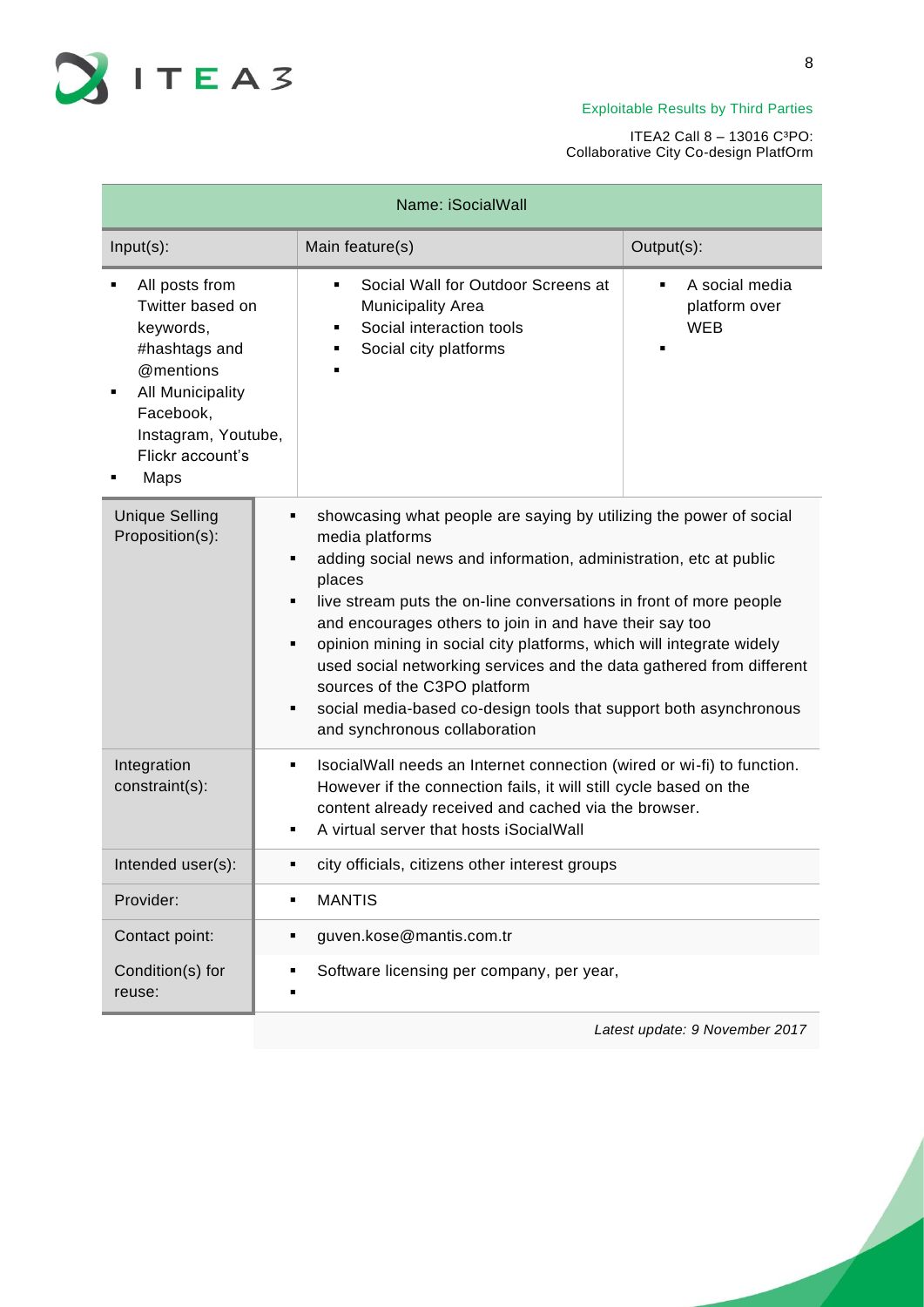

## ITEA2 Call 8 – 13016 C³PO: Collaborative City Co-design PlatfOrm

| Name: Participation Pavilion                                                                                |                                                                                                                                                                                                                                                                        |                                                          |  |
|-------------------------------------------------------------------------------------------------------------|------------------------------------------------------------------------------------------------------------------------------------------------------------------------------------------------------------------------------------------------------------------------|----------------------------------------------------------|--|
| $Input(s)$ :                                                                                                | Main feature(s)                                                                                                                                                                                                                                                        | Output(s):                                               |  |
| City/municipality<br>policy topics<br>Visualisations of<br>future urban<br>developments<br>Citizen opinions | Physical booth (hardware) to be<br>٠<br>placed temporarily in the urban<br>environment<br>Open questions can be answered<br>$\blacksquare$<br>using voice<br>Voice responses are recorded<br>٠<br>Recordings are analyzed using<br>$\blacksquare$<br>language analysis | <b>Transcribed opinions</b><br>٠<br>Generalized insights |  |
| <b>Unique Selling</b><br>Proposition(s):                                                                    | A digital urban participation method using non-digital elements as<br>٠<br>dominant interactions<br>Reaching out to a broad, age or background independent, slice of<br>٠<br>citizens                                                                                  |                                                          |  |
| Integration<br>٠<br>constraint(s):                                                                          | Close interaction between the provider and the user is required                                                                                                                                                                                                        |                                                          |  |
| Intended user(s):<br>٠<br>٠<br>٠                                                                            | City council<br>Municipalities<br>Policy makers<br>Citizens & citizen representatives                                                                                                                                                                                  |                                                          |  |
| Provider:<br>٠                                                                                              | Studio Dott.                                                                                                                                                                                                                                                           |                                                          |  |
| Contact point:<br>٠                                                                                         | Dries De Roeck (dries@studiodott.be)                                                                                                                                                                                                                                   |                                                          |  |
| Condition(s) for<br>٠<br>reuse:<br>٠                                                                        | Software: single cost licensing (per project)<br>Hardware: renting or service licensing                                                                                                                                                                                |                                                          |  |

*Latest update: 9/11/2017*